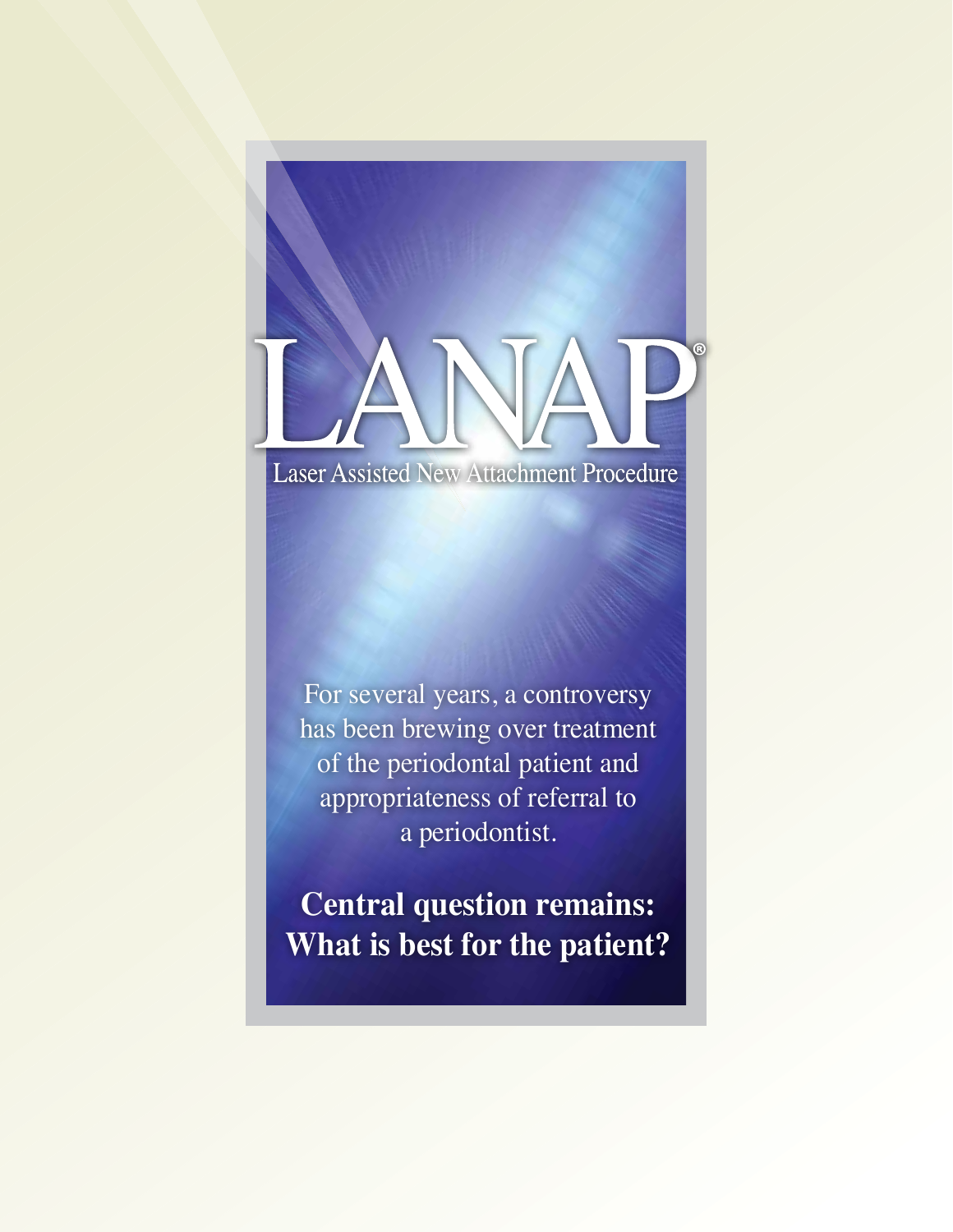**"We all think that cholesterol is important to heart disease. The health of your gums is a more important predictor of whether you will have a heart attack or not."**

#### **Mehmet C. Oz, M.D., FACS**

Director, Cardiovascular Institute Columbia University Medical Center, New York, NY ABC News, Good Morning America 12-15-08

**"In a study of more than 51,000 male doctors, the men with a history of gum disease were at 64% higher risk for pancreatic cancer, compared with those with healthy mouths."**

> **The Wall Street Journal** January 23, 2007

# **Your gums. Your health.**

The health of your mouth, teeth and gums has a direct impact on your overall health. Recent reports have linked gum disease with heart disease, stroke, diabetes, and low-birthweight babies. Furthermore, researchers have found that a history of gum disease can increase the risk of pancreatic cancer by 64%. Fact is, the bacteria that cause gums to become inflamed can travel throughout the body.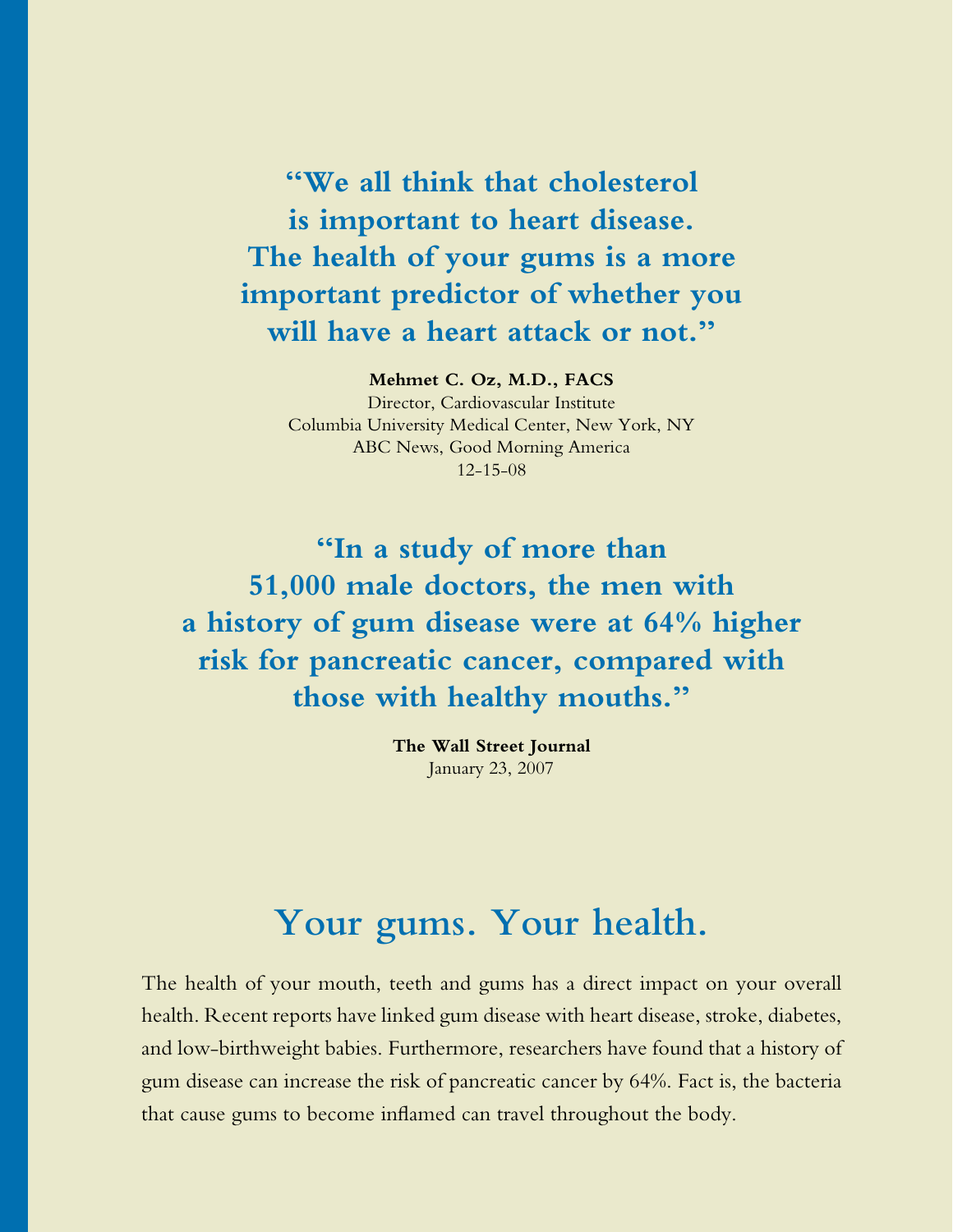

## Periodontal Probing

Periodontal probing is the essential tool in diagnosing gum disease. A probe, with ruled millimeter markings, is used to measure the depth of the space between the teeth and gums. Normal measurements range between 1 and 3 millimeters. Depths greater than this may indicate gum disease.

## What is Periodontal Disease?

Periodontal disease starts when tartar and bacteria trapped under the gumline lead to infection. As a result, the gums become inflamed. Eventually, pockets form between tooth and gum, making plaque harder to remove. Left untreated, the disease advances and bone damage occurs. Ultimately, this can lead to the extraction of one tooth, or more.



## Gingivitis

This is the mildest form of periodontal disease. The gum becomes inflamed. The space between gum and tooth deepens, forming a pocket. Gums may become red and swollen, or may bleed when probed. Or, there may be no symptoms. Gingivitis can often be reversed with dental cleanings and regular brushing and flossing. If left untreated, it can progress to periodontitis.



## Periodontitis

With periodontitis, infection and inflammation spread to the bone supporting the teeth. Ligaments break down and the gums may recede. Pockets deepen and can be difficult to keep clean. Redness, swelling and bleeding may develop or worsen. Bacteria multiply, and infection begins to destroy the bone.



# Advanced Periodontitis

As periodontitis advances, pockets deepen even more and can fill with pus. Around the roots of the teeth, the gums may start to swell. Bone loss continues. The teeth may feel sensitive to heat or cold, and may hurt when brushed. Teeth loosen due to loss of bone and ligament. In some cases, teeth may need to be removed to keep periodontal disease from spreading.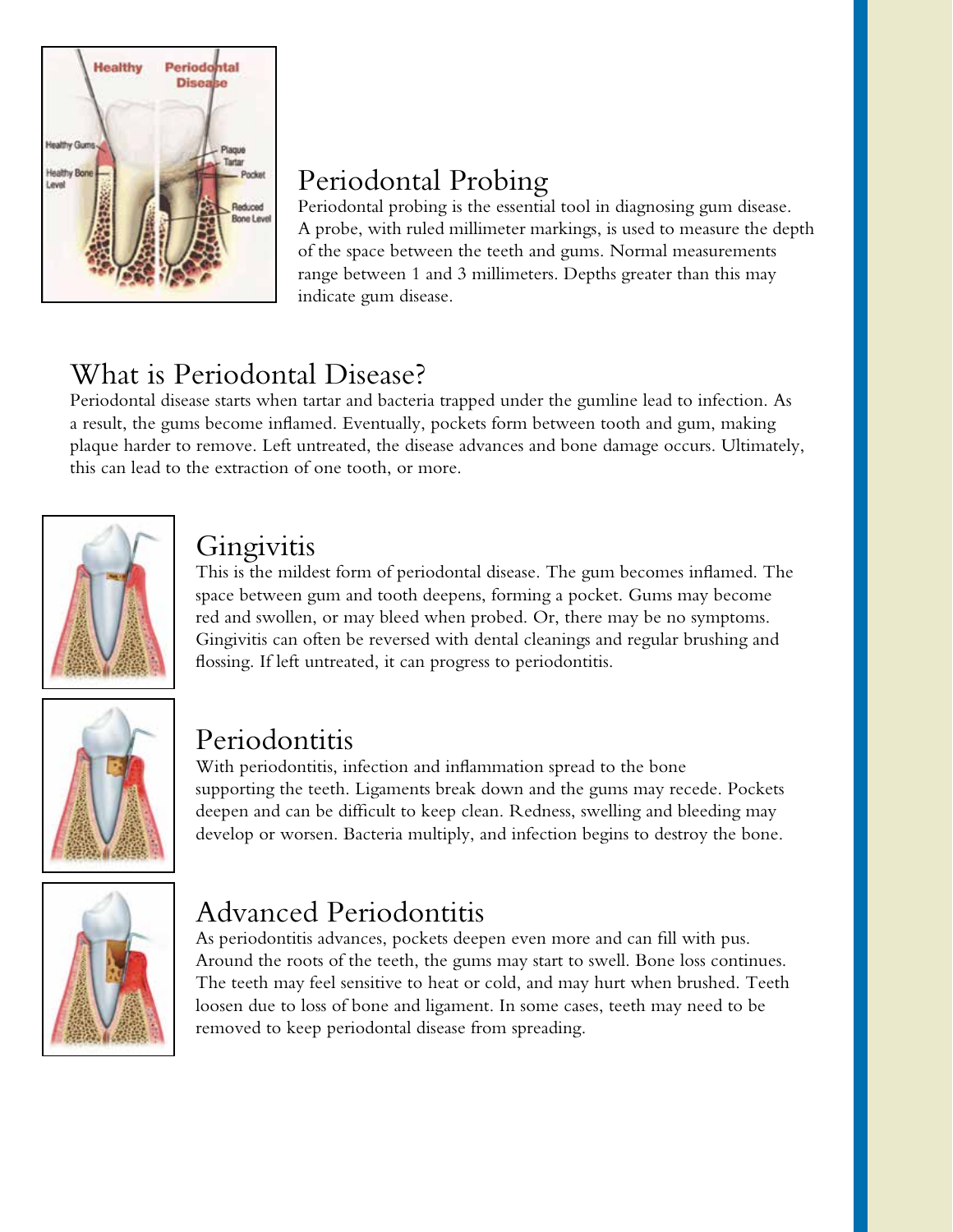## YOUR TREATMENT OPTIONS

### **• NONSURGICAL**

These treatments create conditions that are conducive to healing the tissues in the mouth. This is achieved by reducing plaque, infection and other causes of periodontal disease. A reevaluation is necessary in four to eight weeks.

Primarily, these treatments are the prescribed course of action for mild cases of gum disease. If successful, they will eliminate your need for surgery. However, if your periodontal issues are of a more serious nature, these treatments will fall short in bringing your gums and mouth back to health.

## Scaling and Root Planing

This treatment is performed by a dentist or a dental hygienist. Plaque and tartar are removed (scaling) and the root surfaces are smoothed (root planing). Sometimes a special ultrasonic device is used to remove heavy deposits. This helps keep the area free of bacteria and may help ligaments to reattach, reducing pocket depth.

## Antibiotics

Infection can be treated with antibiotics, which decrease bacteria. Pills may be prescribed. Or the antibiotic may be placed directly into the infected pocket.

## Why you need to do something. Inaction is not an option.

Periodontal issues will not heal themselves. It's important for everyone to take the proper actions to return their gums to health. And there are those for whom the health of their gums is particularly important. Among them, people who are susceptible to bacterial pneumonia. This group includes people prone to respiratory infections, those with compromised immune systems and the elderly.

Studies also indicate that pregnant women who have gum disease may be at increased risk for pre-term delivery, which in turn increases the risk of having a low-birthweight baby.

People with diabetes often have periodontal disease. Recent studies show that periodontal disease can make it more difficult for diabetics to control their blood sugar. If periodontal disease in diabetics is treated, their sugar control can improve.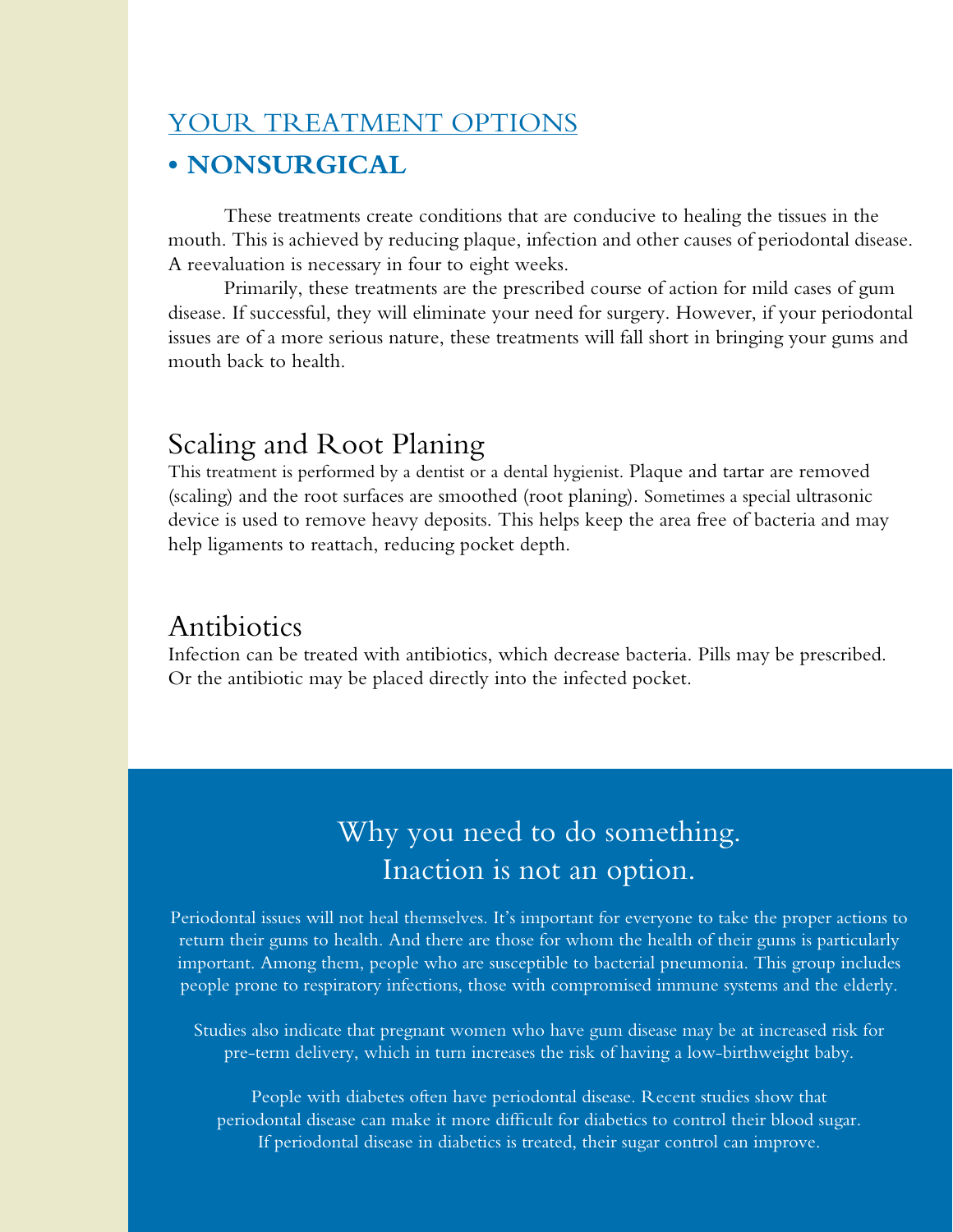## YOUR TREATMENT OPTIONS **• SURGICAL**

#### **Flap Surgery – Amputation of the gum tissue and reshaping of the bone.**

Traditionally, when nonsurgical treatments failed, flap surgery was the prescribed course of action for pocket reduction. In this procedure, the gum is separated from the tooth and later reattached in a new position. In most cases, osseous surgery is also performed. This involves reshaping and smoothing the bone.



The gum is first lifted and rolled back, creating a "gum flap." Tartar is removed from the root. The surgeon also removes diseased gum tissue.



If needed, the bone is smoothed and reshaped. This reduces pits and rough areas where bacteria grow.



A substance may be applied to the root to help the ligaments and gum reattach. Instruments may be used to cauterize (seal off ) the areas and reduce bleeding.



The gum flap is sewn shut in a position that reduces pocket depth. A dressing may be used to protect the area. A bit like clay or putty, this dressing remains in place until removed by your dentist as a follow-up visit.



Once the gum is healed, the stitches dissolve or are removed. If used, the dressing is removed by your dentist. The pocket is now shallower.

**Extraction/Implant – If bone loss is considerable, it may be appropriate to extract a tooth and insert an implant.**

*After flap surgery is complete, the gumline will most likely be lower, leaving more of the tooth exposed. If the root is exposed, ongoing treatment with fluoride or another material may be needed to reduce sensitivity.*

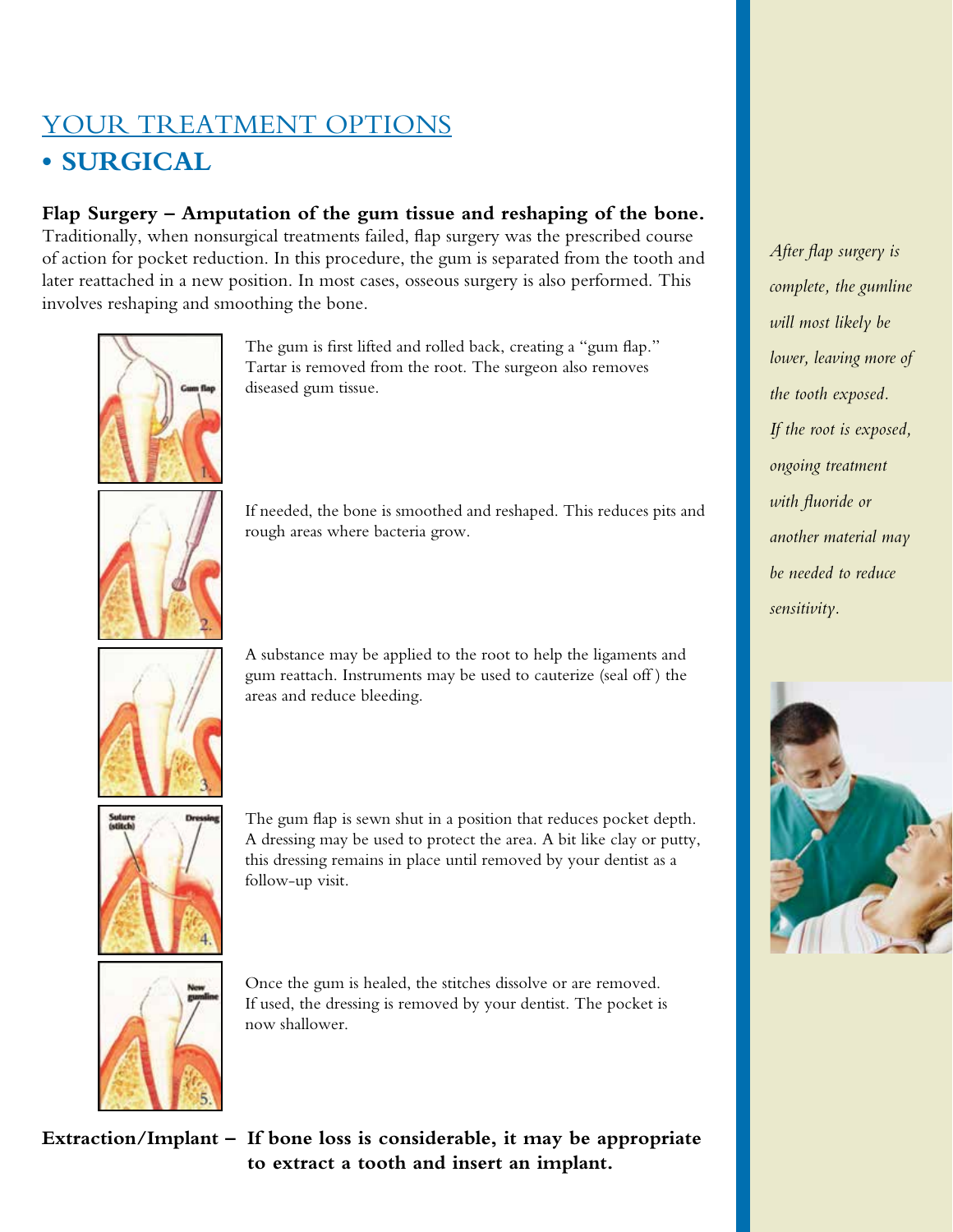## YOUR TREATMENT OPTIONS **• The LANAP® Protocol**

# The laser alternative to gum surgery.

Now there's a new, less traumatic treatment for periodontal disease. The LANAP® (Laser Assisted New Attachment Procedure) protocol utilizes safe and proven laser technology to gently remove harmful bacteria and diseased tissue from the gums. With this new procedure, only the diseased tissue is removed and the height of the tissue around the tooth is maintained. The LANAP® treatment controls periodontal disease and makes it possible to save and restore healthy teeth that may otherwise have to be extracted.

This removal of bacteria allows the body to heal naturally so the gum pockets improve and the teeth become more stable. But, with the LANAP® protocol, there is less pain, and since the gum tissue is not cut with a scalpel, there are no stitches, minimal bleeding, and a quicker, much easier recovery.



- A. Perio probe indicates excessive pocket depth
- B. Laser radiation vaporizes bacteria, diseased tissue, pathologic proteins, and alerts the practitioner to the presence of tartar
- C. Ultrasonic scaler and special hand instruments are used to remove root surface accretions
- D. Laser finishes debriding pocket and aids in hemostasis
- E. Reattachment of rete ridges to clean root surface, with a stable fibrin clot at the gingival crest to create a "closed system"
- F. Occlusal trauma adjusted
- G. New attachment is regenerated

The LANAP® Protocol A procedure that brings your entire mouth back to health.